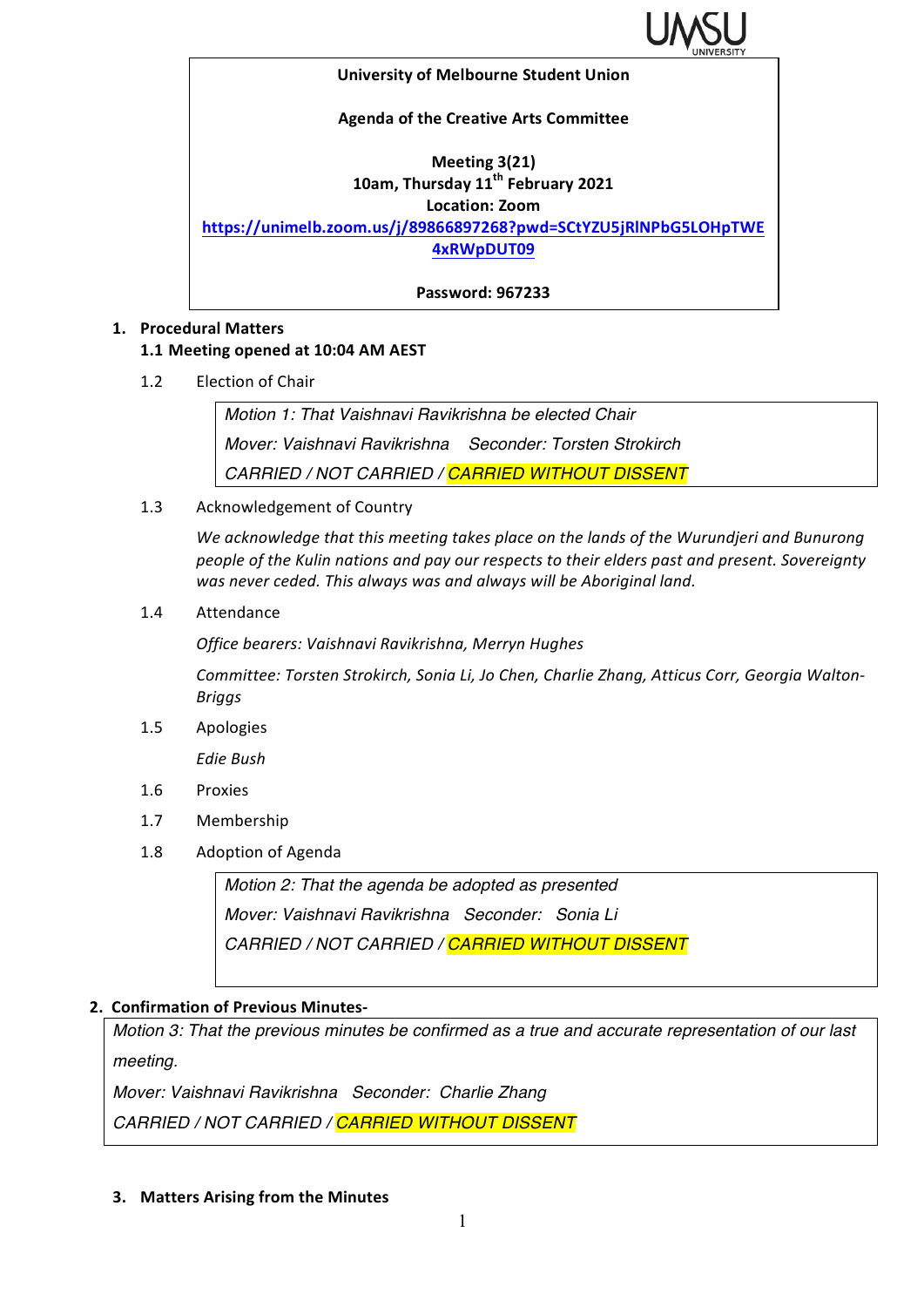Nothing to report.

## **4. Creative Arts Office Report**

- 4.1 Creative Arts officers Vaishnavi and Merryn reported on what they have done since the committee's last meeting on Wednesday  $13<sup>th</sup>$  January 2021.
- **-** Budgets:
	- $\circ$  Developed and submitted Creative Arts Department Sem 1 and Mudfest budgets to Students' Council
	- $\circ$  Vaishnavi explained that the budget for Mudfest is significantly smaller than previous years as the same amount of funding/SSAF grants was not available to apply for at the end of last vear due to COVID-19
	- $\circ$  Office Bearers developed the Mudfest budget with support from Susan Hewitt, Arts and Culture Manager, who they have been meeting with regularly.
- Met with Sandie and Dave from GPG/Arts Programs who are keen to collaborate on a workshop in sem 1 and throughout Mudfest
- **-** Summerfest
	- $\circ$  Submitted 1min pitch video
	- $\circ$  In the process of finalising the Sem 1 digital program submitted the text to Comms/Design, received a cover art submission from a first-year Visual Arts student which has been sent through to Design
	- $\circ$  Creative Arts will have a stall on campus Merryn will be at Parkville and Southbank to represent the department
	- $\circ$  Two Hopin sessions during O-week 4hrs each department is planning on having an extended version of creative arts collective, committee encourage to pop by
	- o Planning on giving out some badges at our stalls on campus
- **-** Creative Arts Collective
	- $\circ$  There is a fb group now Creative Arts Collective Community which attendees are added to so they can stay up to date with collective news
	- $\circ$  Regular crowd and are starting to see some new faces too!
	- $\circ$  People getting to know each other more and more
	- $\circ$  Vaishnavi promoted collective which is happening today! The theme is Rainbow! Committee encouraged to pop by
- **-** Arty Party
	- $\circ$  Theme is Cyberpunk!
	- $\circ$  Run in collab with Southbank and UHT we have been meeting with them to finalise the running sheet/schedule
	- $\circ$  Event will include Open mic segment, two ice-breakers/break-out rooms interspersed throughout the night
	- $\circ$  Open mic committee encouraged to sign up
- **-** Mudfest
	- $\circ$  Been in touch with Design team developing concepts for branding looks so good!
	- o Production team call-outs to be released soon, planned for during Summerfest
	- $\circ$  Have already received emails from interested students keen to get involved and join the production team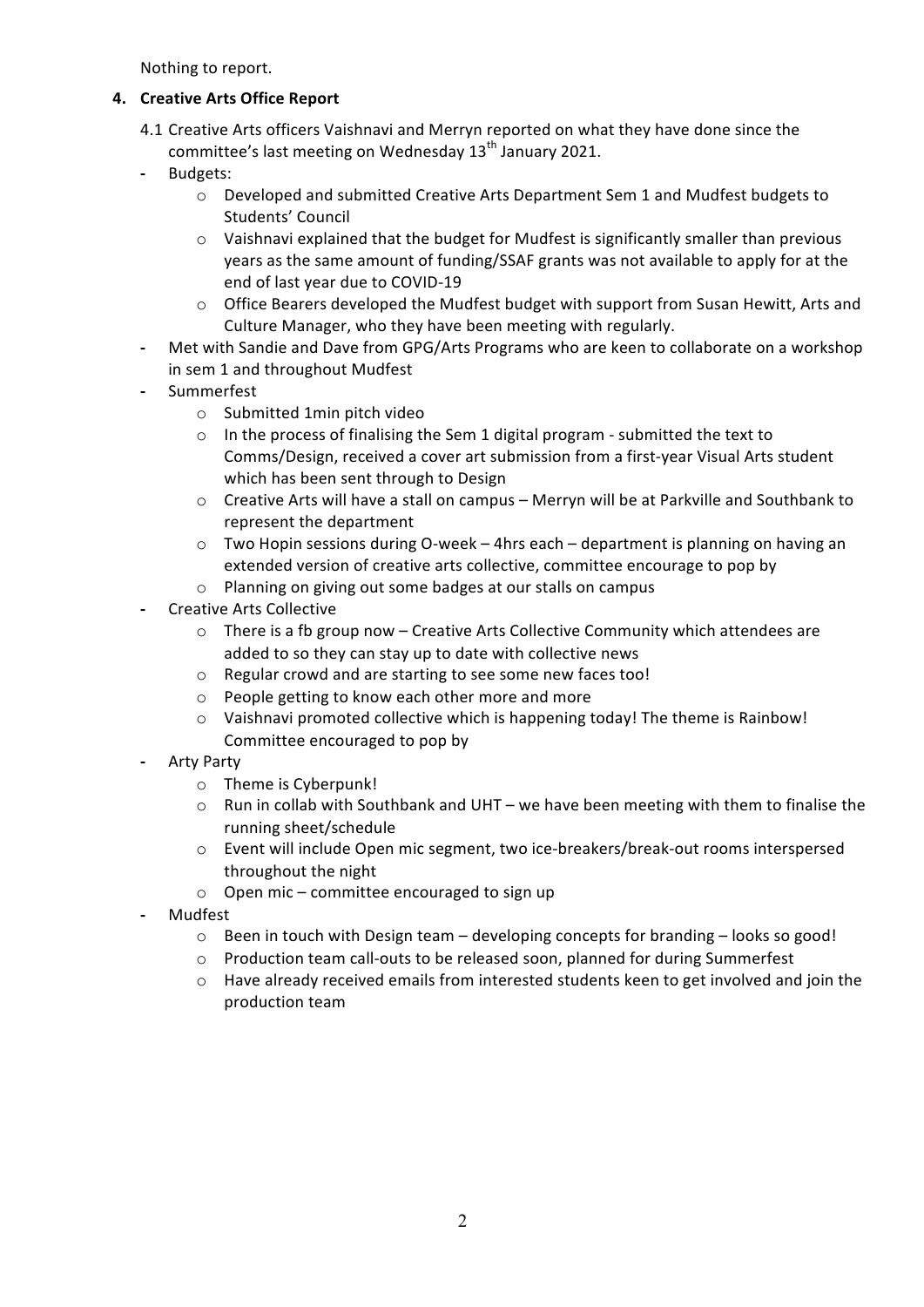#### **5.** Motions on Notice

Motion 5.1: To pass the proposed 2021 Creative Arts Department Budget Semester 1.

*Mover: Vaishnavi Ravikrishna Seconder: Georgie Walton-Briggs* CARRIED / NOT CARRIED / CARRIED WITHOUT DISSENT

Motion 5.2: To approve the spending of up to \$65 from the Creative Arts budget line 'Orientation', to cover promotional costs of boosting the Arty Party Facebook event from Mon  $22^{nd}$  Feb – Thursday  $4^{th}$  March 2021.

Vaishnavi Ravikrishna moves to amend motion 5.2 to "to approve the spending of \$100 from the Creative Arts budget line 'Orientation', to cover promotional costs of boosting the Arty Party Facebook event from Mon  $22^{nd}$  Feb – Thursday  $4^{th}$  March 2021 and other Summerfest expenses (e.g. printing, badge-making).

*Mover: Vaishnavi Ravikrishna Seconder: Torsten Strokirch* CARRIED / NOT CARRIED / CARRIED WITHOUT DISSENT

# AMMENDMENT PASSED

Amended motion 5.2 to approve the spending of \$100 from the Creative Arts budget line 'Orientation', to cover promotional costs of boosting the Arty Party Facebook event from Mon  $22^{nd}$  Feb – Thursday  $4^{th}$  March 2021 and other Summerfest expenses (e.g. printing, badge-making).

*Mover: Vaishnavi Ravikrishna Seconder: Sonia Li* CARRIED / NOT CARRIED / CARRIED WITHOUT DISSENT

## **6.** Motions not on Notice

Motion 6.1:

*Mover: Seconder:*

CARRIED / NOT CARRIED / CARRIED WITHOUT DISSENT